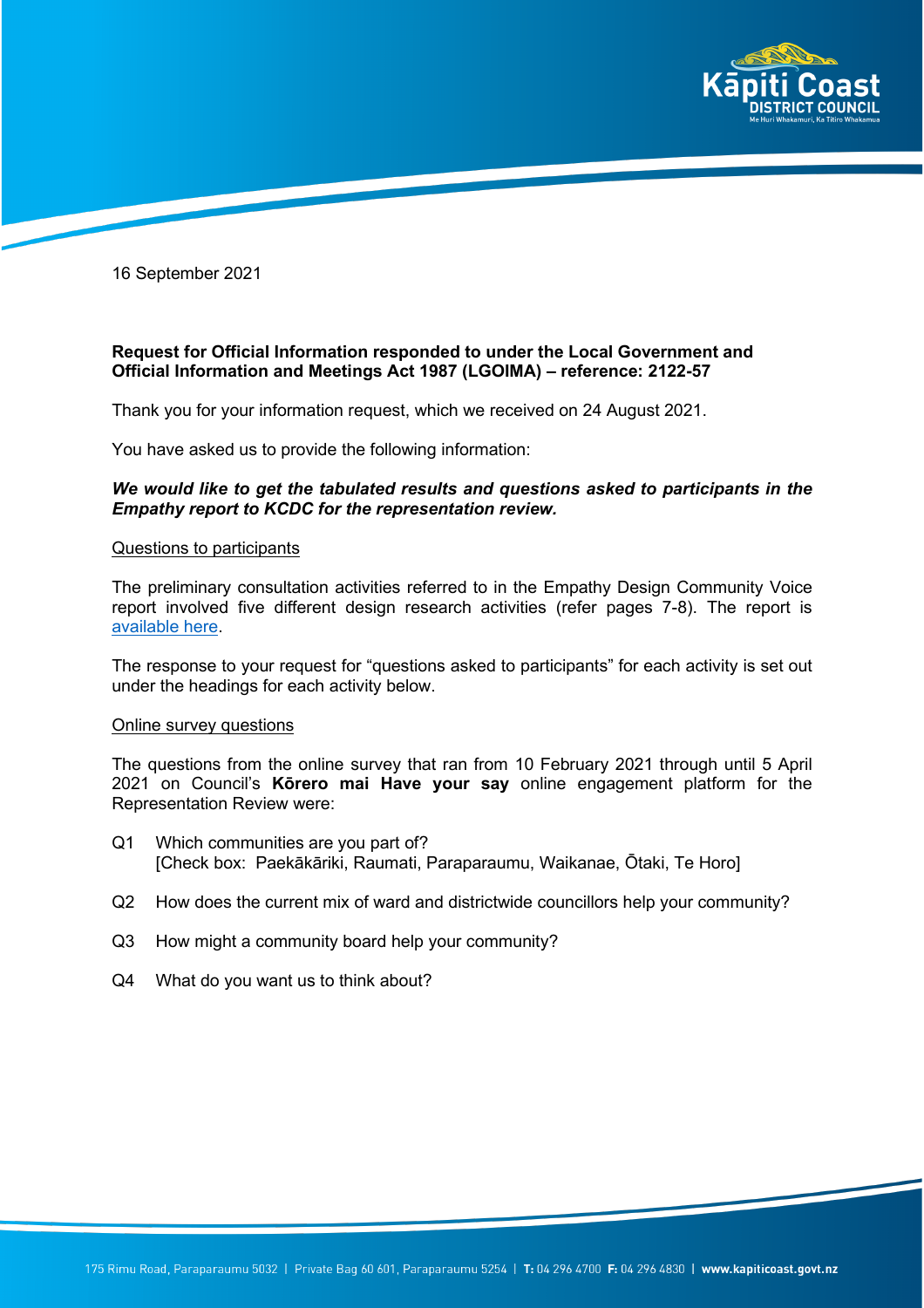

## Street intercept questions

The questions that were asked as part of the street intercept interviews were:

- Q1 The election boundaries need to be based around communities, so we're interested to find out where you feel you belong?
	- Where do you spend your time?
	- Why there?
	- Where to do work, play, shop, exercise?
- Q2 What are some of the communities or groups that you feel part of?
	- Where does that happen?
- Q3 How does the current mix of councillors (ward and districtwide) help your community?
- Q4 Did you know that Kāpiti has four community boards?
- Q5 How might a community board help your community?

#### Community workshops

During March we ran five community workshops in Ōtaki, Paekākāriki, Waikanae Beach, Te Horo and Paraparaumu. Each workshop started with a brief presentation explaining the requirements of a representation review followed by three activities.

## Activity 1 – Priority topics voting

The purpose of this activity was to get an understanding of what was important to the participants about where they lived, and why.

A series of posters with the headings **"What's important to you? Why are these things important in how your live your life?** were displayed on the walls of the workshop venue. There was a different category on each poster using the headings below. Participants were given sticker dots and asked to place a sticker on anything that was important to them, and then write on a post-it note why that was important to them.

- Sports and recreation facilities
- Cultural facilities
- Education facilities
- Community services
- Roads and transports, e.g. bus routes
- Use of rural land
- Use or urban areas
- Use of the coast
- Affiliation with the area/rohe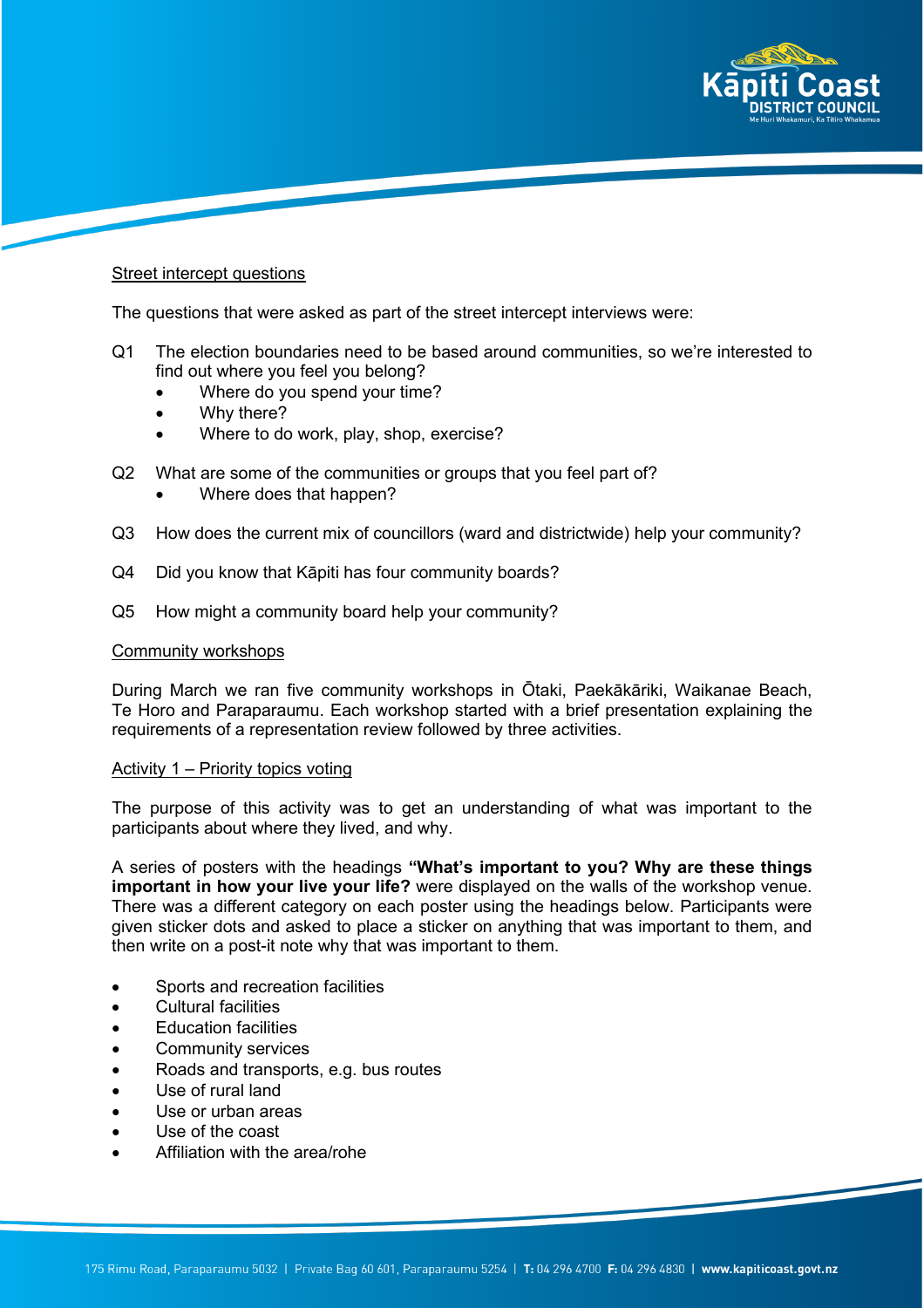

- Being around people of my culture or ethnicity
- Houses and properties like mine
- Being around people who aren't like me, i.e. experiencing diversity
- Shops and business
- Other (participants were encouraged to write anything under this heading that was important to them but did not fit under any of the other headings)

## Activity 2 – Affinity location map drawing

The purpose of this activity was to get an understanding of where people feel an affinity with. Each participant was provided with two maps – a local map and a map of the Kapiti district. They were asked to mark on the map where they live, and then in a different colour circle the different areas in their suburb and/or across the district they felt was part of their community of interest and label what each circle represented (e.g. school, work, shopping, recreation, etc).

## **Activity 3: Card sort**

Each participant was given their own set of cards which had the statements below on them, they were asked to place the cards in their particular order of priority to form a scale between the two header cards **"Really Want"** and **"Really Don't Want".**

- A councillor lives in my suburb
- Councillors come from across Kāpiti
- All councillors live in the same suburb
- People in my suburb work closely with councillors
- We do what's best for Kāpiti as a whole
- We do what's best for my suburb
- Communities have a go-to councillor
- We have a small number of councillors
- We have a large number of councillors
- Suburbs are given equal focus
- Councillors focus on the most in-need suburbs

This was followed up with a discussion with each participant along the lines of "What does that statement mean to you? Why did you put it there? Tell us more about that."

#### Market pop-ups

During March we also ran two pop-up stands at the Paraparaumu Beach and Waikanae **Markets** 

We repeated Activity 1 and Activity 2 from the community workshops as outlined above at both markets and handed out information brochures on the representation review to those people who did not have time to stop and participate.